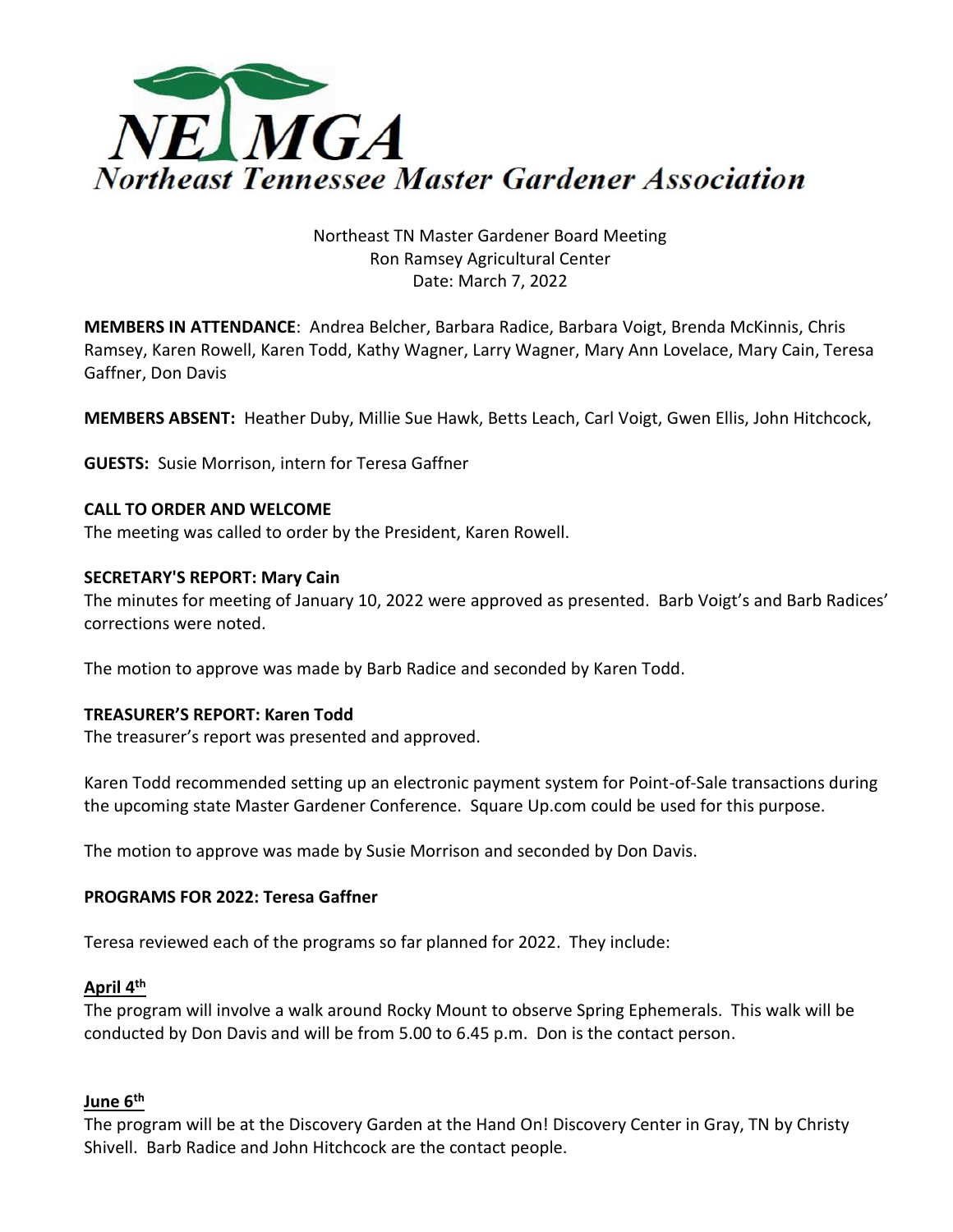### **August 1 st**

The program will be located at The Nature Center at Steele Creek Park and lead by Jeremy Stout.

# **October 3 rd**

The program will be hosted by Robin Suggs on forest farming. It may be a program by the Appalachian Sustainability Development organization.

## **December 5 th**

The program is the annual Christmas dinner.

#### **MEMBERSHIP/CERTIFICATION REPORT: Mary Cain**

Mary reported that the membership roster currently has 147 members listed as of 2-8-22 including the members in the most recent class of 2021. There are 8 members that have not paid 2022 dues and will receive another printed reminder. The final count of active NETMGA members is 139 that are current with dues, membership forms, and paperwork. Karen Rowell suggested offering financial assistance to any of the Master Gardeners that have not paid dues. This can be added to the final letter that is being approved by Chris Ramsey.

The names of the new class of 2022 will be added to the membership spreadsheet when the 2022 class roster is made available. Also presented was the need for a clarification from Natalie Bumgarner, UTIA Master Gardener Coordinator, concerning whether or not Master Gardeners that have reached Lifetime status are required to pay membership dues. Finally, the board was reminded that a current spreadsheet of all active Master Gardeners was located in the Google Drive (drive.google.com).

#### **PROJECT REPORT: Don Davis**

Don reported that projects are starting up. There was some discussion concerning the project in Johnson County. It was mentioned that Don still needed the project request material. The lead person for the project in Johnson County is Jen Skarsuane.

## **COMMUNICATIONS: Barbara Radice**

Barb reported that she will continue to send out Sign Up Genius announcements as the need arises. One need is for volunteers for STEM class to be held for 7<sup>th</sup> graders at the Discovery Gardens at the Hands On! Discovery Center in Gray. The date is May 9<sup>th</sup> from 8-11.30 a.m. The people in charge will be needing volunteers in a range of science related disciplines. Master Gardeners who do participate will need to have a Level 2 certification. The motion was made by Barb Radice to support these educational programs; it was seconded by Brenda McKinnis.

## **WEBSITE: Carl & Barbara Voigt**

In reference to a website revision, Barbara made the suggestion that we can keep what we have or we can update it. There would be a large amount of time involved in renovating our existing website. If the renovation is decided, the request was made for someone to assist Carl and Barb. The suggestion was made to maintain what is currently being used and discuss a potential upgrade later in the year.